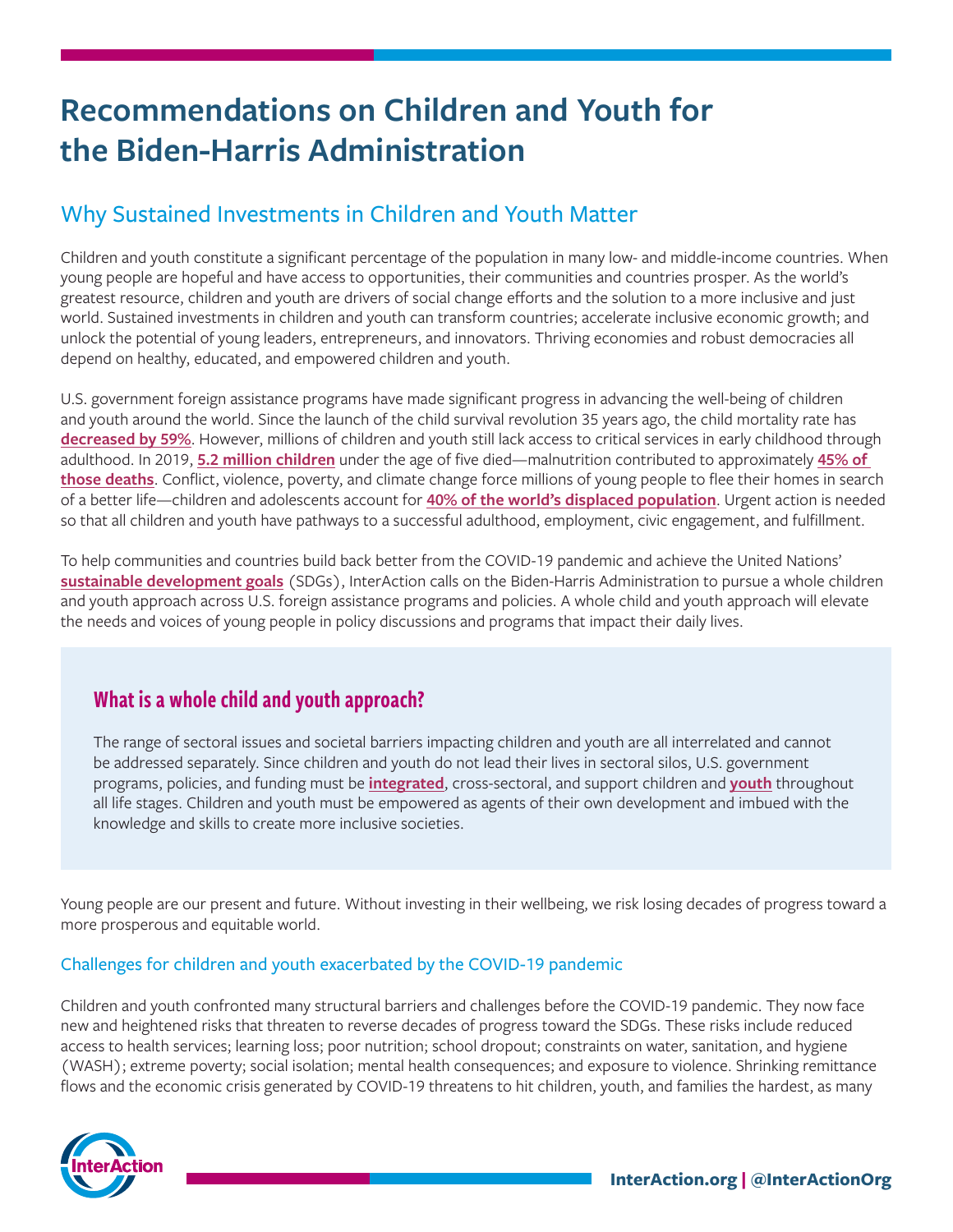are employed in the informal sector and do not have legal recourse if terminated from their jobs. The number of children living in extreme poverty may soar to approximately **[1.2 billion](https://www.unicef.org/press-releases/150-million-additional-children-plunged-poverty-due-covid-19-unicef-save-children)**. The pandemic has also exposed existing inequalities impacting children and youth and around the world. This is particularly true for the most marginalized young people those with disabilities, girls, LGBT+ youth, and children uprooted by conflict or living outside of family care.

#### Global learning and employment crisis facing children and youth

Even before the pandemic struck, the world faced a learning crisis. In 2018, approximately **[258 million children and](https://www.unicef.org/reports/global-annual-results-2019-goal-area-2)  [youth](https://www.unicef.org/reports/global-annual-results-2019-goal-area-2)** were out of school, including **[128 million primary and secondary-aged children](https://www.globalpartnership.org/results/education-data-highlights)** in crisis-affected countries. An estimated **[53% of children](https://www.globalpartnership.org/results/education-data-highlights)** in low- and middle-income countries could not read proficiently by age 10. In addition, limited access to quality secondary education and vocational training prevents youth from securing decent jobs and creating their own livelihoods. Youth unemployment remains a global challenge for many young women and men. The International Labor Organization estimates that there are more than **[64 million unemployed youth](https://www.ilo.org/global/topics/youth-employment/lang--en/index.htm)** worldwide and 145 million young workers living in poverty. School closures due to COVID-19 have affected **[nearly 91% of the world's student population](https://www.unicef.org/coronavirus/keeping-worlds-children-learning-through-covid-19)**. For many children and youth, particularly those affected by conflict, crisis, and displacement, lack of access to early childhood centers and preschools exacerbate existing inequities. Children displaced from their homes often spend the bulk of their early years without foundational learning skills. The early years (0-6) are vital to brain development and setting children on a path to success in primary school as well as other life-long impacts.

COVID-19 has further limited access to these programs and services, with potential for severe impact to a generation of children and adolescents. Even as schools have reopened, UNESCO warns that **[24 million children and youth](https://reliefweb.int/report/world/global-humanitarian-overview-2021-enarfres)**, including **[11 million girls](https://en.unesco.org/covid19/educationresponse/girlseducation)** may not return to the classroom. In fragile and conflict zones, adolescent girls are **[90% more likely](https://reliefweb.int/report/world/global-humanitarian-overview-2021-enarfres)** to not attend school. Bridging the digital divide and prioritizing skills development and social and emotional learning opportunities are necessary to inclusive economic recovery efforts. Long-term investments in teachers and the learning curriculum will help children and youth—especially girls—acquire the skills and knowledge needed to succeed. Finally, even in a period marked by the pandemic, efforts to mainstream children with disabilities in the education sector must continue.

#### Violence against children and youth

Last year, **[1 billion children and youth](https://www.who.int/news-room/fact-sheets/detail/violence-against-children)** experienced abuse, neglect, and exploitation, as well as physical, sexual, mental, and socio-emotional violence. Due to COVID-19-related lockdowns and restrictions, up to **[85 million more children](https://www.who.int/news-room/fact-sheets/detail/violence-against-children)** could be exposed to physical, sexual, and emotional violence. As many as **[2.5 million more girls](https://resourcecentre.savethechildren.net/node/18201/pdf/global_girlhood_report_2020_africa_version_2.pdf)** are at risk of child marriage and **[adolescent pregnancies](https://resourcecentre.savethechildren.net/node/18201/pdf/global_girlhood_report_2020_africa_version_2.pdf)** are projected to reach 1 million by the end of 2020. School closures amid the pandemic hampered child protection services' and networks' ability to prevent, detect, and respond effectively and quickly to violence. Children and youth living through severe and prolonged adversity from conflict, disaster, and forced migration are at **[high risk](https://www.researchgate.net/publication/51565541_Mental_health_of_displaced_and_refugee_children_resettled_in_low-income_and_middle-income_countries_Risk_and_protective_factors)** for psychological trauma and toxic stress, which can disrupt healthy brain development and impair children's health, learning, and socio-emotional development. Children and adolescents with disabilities are at significantly greater risk of violence, and girls with disabilities face up to **[10 times more gender-based violence](https://www.unfpa.org/press/international-day-persons-disabilities)** than their peers. In humanitarian settings, girls and women are at greater risk of gender-based violence. Young people are also at heightened risk of experiencing online violence, sexual exploitation and abuse, and cyberbullying as they spend more time online for education, entertainment, and socialization—often with limited caregiver supervision. In addition, the rising online activity among perpetrators puts children and youth at even greater risk. To overcome such challenges, the pandemic must spur innovative solutions and adaptations leveraging the **[INSPIRE](https://www.who.int/publications/i/item/inspire-seven-strategies-for-ending-violence-against-children)** framework (technical package that supports communities and countries in combating violence against children) and strengthening the social service workforce.

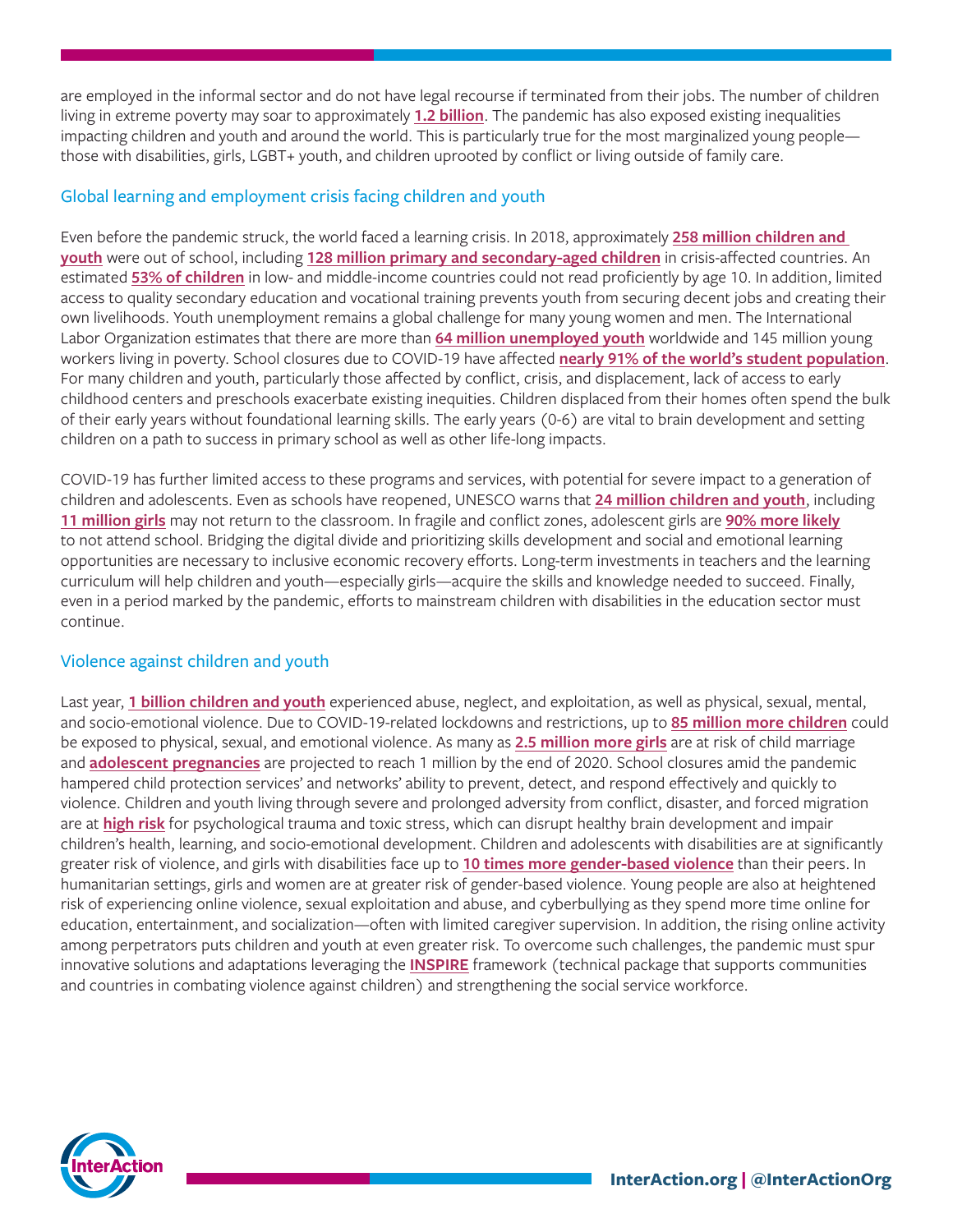#### Crisis, conflict, and displacement

Nearly half of the world's **[26 million refugees](https://www.unhcr.org/en-us/figures-at-a-glance.html)** are under the age of 18. With the average duration of displacement being 10 to 26 years, children and adolescents are often spending the bulk of their childhood and youth—including their critical learning years—without access to nutritious foods, healthcare, schooling, clean water, and safe spaces. As families are forced to flee their homes due to armed conflict, generalized violence, natural disaster or environmental degradation, young people are spending their entire childhoods and adolescent years in a state of displacement. The 'double emergency' induced by COVID-19 has only deepened these barriers for children and youth in crisis contexts. At the same time, child protection, including early and play based learning and education services in conflict and crisis settings, has been deprioritized in recent years as evidenced by statistics on funding provided by the Alliance for Child Protection in Humanitarian Action and U.N. OCHA's Financial Tracking System. Child protection should be prioritized and considered as a lifesaving intervention in humanitarian contexts. Across the humanitarian development conflict (or "triple") nexus, an integrated set of crisis-sensitive services across health (including mental health), nutrition, education, skills development, sanitation and child protection sectors is needed. These services must be adaptable when responding to emergencies, starting in pregnancy and continuing throughout the life cycles for children and youth.

#### Climate change impacts on children and youth

The impacts of climate change and environmental degradation endanger children and youth and threaten their right to live in a clean, safe environment. Despite being least responsible for climate change, children and youth bear the brunt of its impact. Children under 5 comprise nearly **[90% of those who fall ill](https://www.unicefusa.org/mission/climate-change#:~:text=Around%20the%20world%2C%20the%20environmental,mosquitoes%20that%20transmit%20deadly%20diseases.)** due to climate. By 2040, an estimated **[25](https://savinglivesustainably.org/news/115)  [million more children and youth](https://savinglivesustainably.org/news/115)** will be malnourished due to climate change and about 600 million will live in areas with extremely limited water resources. Climate change—coupled with economic instability and food insecurity and exacerbated by COVID-19—puts children and youth from the poorest households at heightened risk. This is striking at a time when more than **[340 million children](https://www.unicef.org/press-releases/poor-diets-damaging-childrens-health-worldwide-warns-unicef)** lack essential micronutrients and adolescents are more likely to consume lowquality diets. Children and youth must be centered in global climate change and environmental strategies and programs. Any plans to combat climate change should include financing for the adaptation and reinforcement of services that children depend upon most, such as water, health, education, and nutrition.

#### Way Forward: Opportunities for advancing children and youth agenda

Every young person has rights and must be empowered and connected with the proper resources, tools, and skills to achieve their dreams for a brighter and more inclusive future. U.S. development and humanitarian programs must be guided by a child and youth rights framework and a coordinated, holistic strategy across sectors to ensure young people can succeed. Unfortunately, U.S. foreign assistance programs operate and are funded in sector silos, without the coordination and collaboration needed to maximize child and youth development. Too often, these programs do not reach the most vulnerable or marginalized, including girls, those who identify as LGBT+ and young people with disabilities and children and youth in crisis and displacement contexts. We must invest in children and youth now in the response to and recovery from COVID-19 to lift current and future generations out of poverty, advance gender equity, and build strong economies and inclusive communities. If enacted, the following recommendations would provide the Biden-Harris Administration with a unified and comprehensive whole-of-government approach to promote better outcomes for children and youth worldwide.

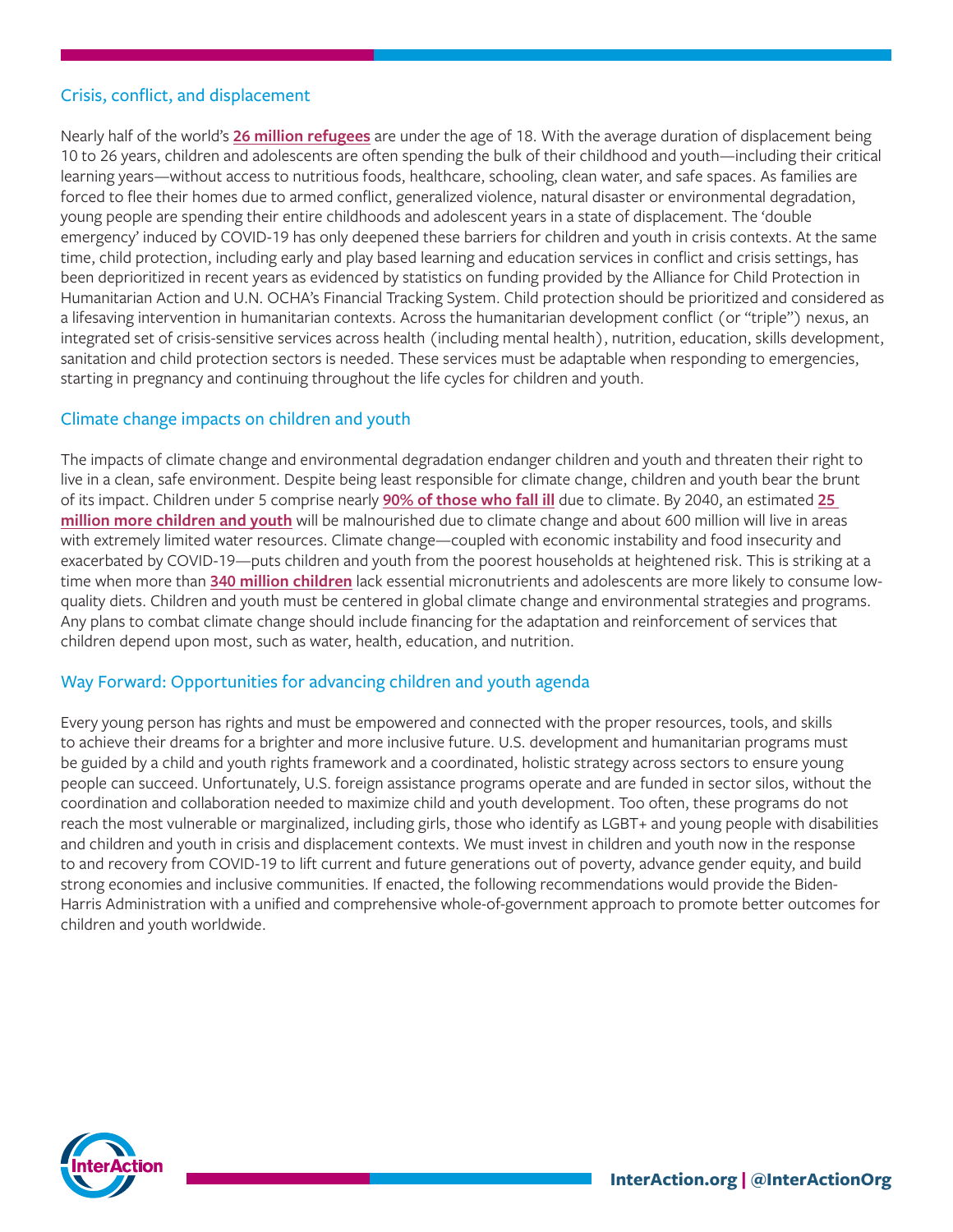## Recommendations

**Bold Action for the World's Children and Youth: A Holistic U.S. Government Foreign Assistance Approach**

Convene a White House Commission and Summit on Global Children and Youth Issues

- **To build back better and advance principled foreign assistance, the incoming Administration should convene a White House Commission** with a sunsetting provision and a White House Summit on the Global Conference on Children and Youth to build political will to elevate and integrate children and youth issues across the U.S. Government. This Commission and Summit should:
	- Frame and amplify commitments to cultivate the current and next generation of young leaders.
	- Reignite historical U.S. advances for child, youth, and family well-being.
	- Foster whole-of-government planning and implementation of policies and programs aimed at optimizing the healthy development of all children.

#### Appoint senior level leadership to elevate children and youth issues across the U.S. Government

- **Institute high-level leadership** with convening power across all of U.S. foreign assistance, robust funding, a clear mandate, and a strong interagency structure.
- **Empower and resource existing interagency efforts**, such as the Children in Adversity Working Group, to execute the **[Advancing Protection and Care for Children in Adversity Strategy](https://www.usaid.gov/documents/1866/advancing-protection-and-care-children-adversity)** and advance efforts to place children and youth in protective family care.
- **Invest in and strengthen multilateral engagement on children and youth issues.**
- **Revisit and update the U.S. government's [Youth in Development Policy](https://www.usaid.gov/policy/youth).**

#### Meaningfully and Authentically Engage Youth in Government Decision-making Processes

- **Increase the meaningful participation** of children and youth, LGBT+ young people, those living with disabilities, and—especially those most marginalized—in U.S. foreign assistance policies, including President-elect Biden's Summit for Democracy.
- **Develop and implement structures to advance youth engagement** across the U.S. Government, including youth advisory councils to advise high-level leadership.
- **Create or expand upon pre-existing youth leadership programs** like the **[Young African Leaders Initiative](https://yali.state.gov/)** and the **[Young Leaders of the Americans Initiative](https://ylai.state.gov/)** and support youth-led organizations.
- I**ncrease U.S. foreign assistance programs** that advance the civic engagement, leadership, and participation of youth in political spaces at the local, national, and regional levels.